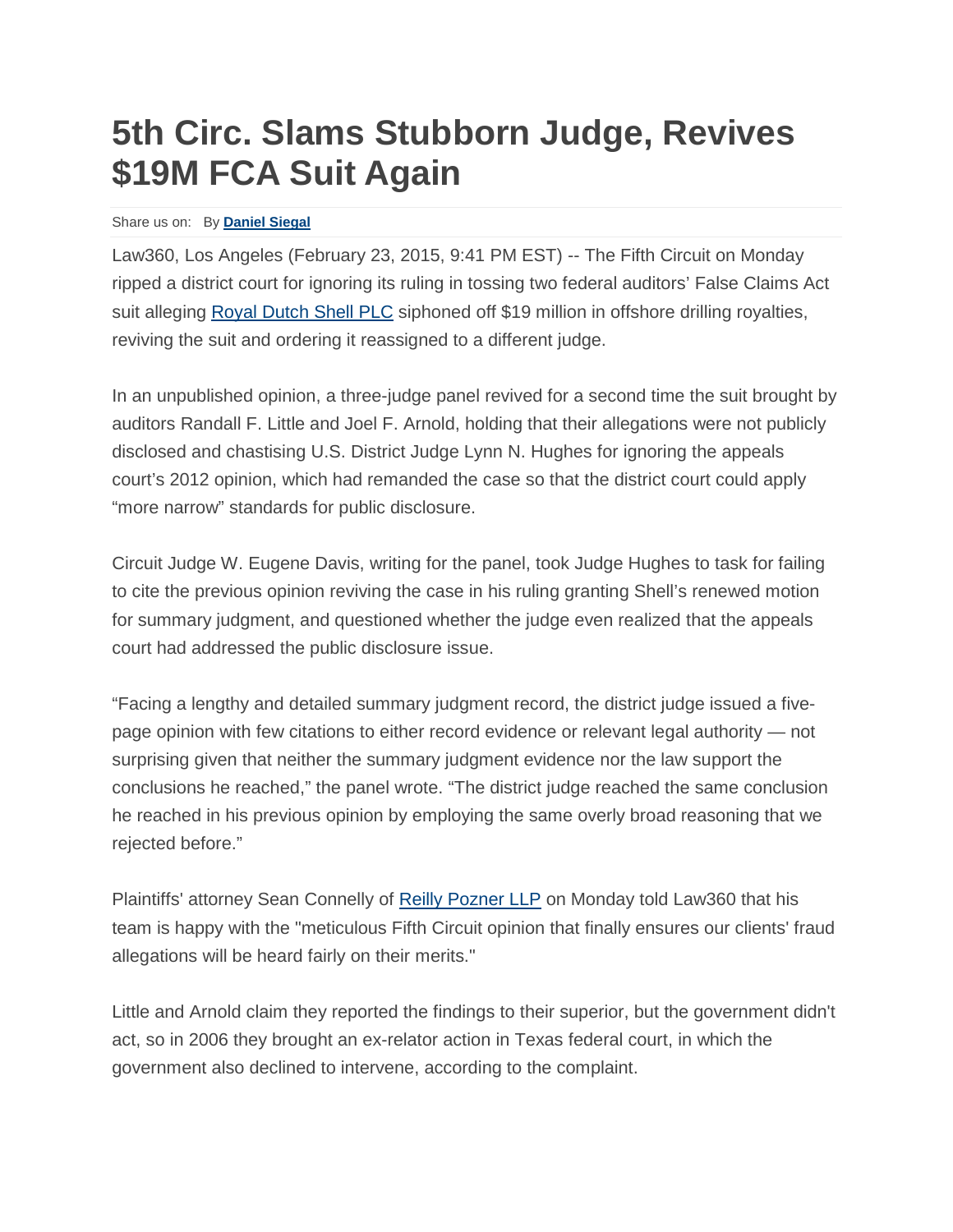The auditors claim they found that Shell subsidiaries Shell Exploration & Production Company and Shell Deepwater Development had defrauded the [U.S. Department of the](https://www.law360.com/agencies/u-s-department-of-the-interior)  [Interior](https://www.law360.com/agencies/u-s-department-of-the-interior) by \$19 million between 2001 and 2005 by improperly deducting expenses for gathering and storing oil on a dozen offshore drilling platforms. The company did so in order to reduce the royalties it would owe the federal government, the plaintiffs allege.

The trial court found that the two auditors lacked standing to bring the suit, however, and dismissed the case, adding that the allegations could have been pieced together from public documents.

In August 2012 the Fifth Circuit revived the suit, rejecting arguments made by both Shell and the U.S. government that the FCA barred federal officials who uncover fraud as part of their official duties from bringing a qui tam lawsuit and that the allegations had been publicly disclosed.

Both Shell and the government urged the Fifth Circuit to dismiss the lawsuit, arguing that allowing federal employees to be relators could create tension with the criminal conflict-ofinterest statute and federal ethics regulations and could even be an implied repeal of those provisions.

But the Fifth Circuit **rejected those [arguments](http://www.law360.com/articles/365692/federal-employees-can-bring-qui-tam-suit-5th-circ-rules)**, saying that even if those provisions were implicated they would be addressed in another forum, and that to hold otherwise would interfere with the prerogatives of the legislative and executive branches.

The appeals court also ruled that the court had reached an erroneous finding that the allegations were publicly disclosed by failing to examine the complaint "at the appropriate level of detail."

In March 2013, Shell again filed a motion for summary judgment, which remained on the docket for nearly a year before Judge Hughes again granted it on the grounds that the claims were precluded by the public disclosure bar, dismissing the suit with prejudice, according to Monday's ruling.

On Monday, the Fifth Circuit again revived the case and ordered it reassigned to a different district judge, ruling that sending the case back to Judge Hughes would result in more wasted time.